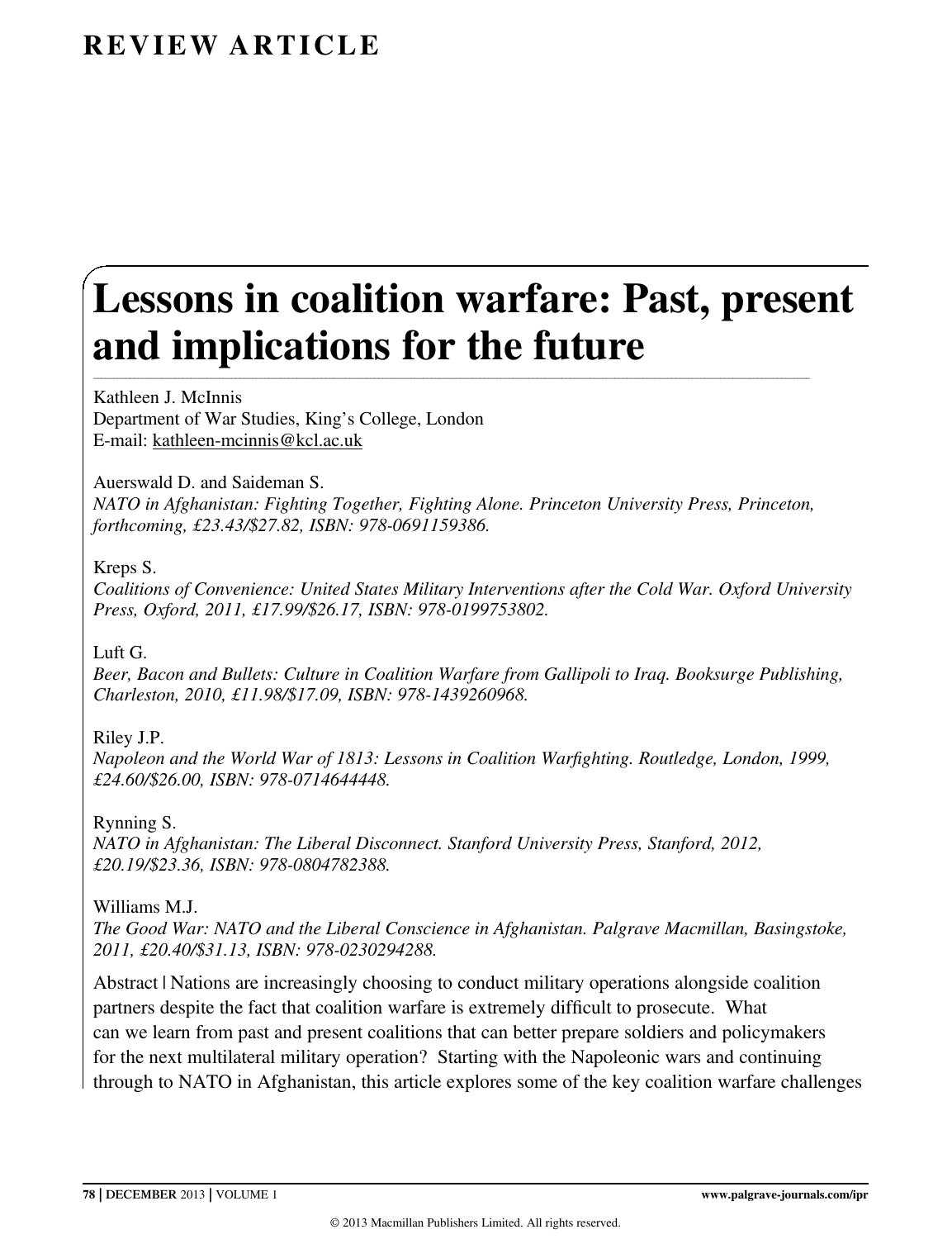as highlighted by a number of key scholars in the field. It concludes by drawing implications on planning and preparing for future multilateral operations.

International Politics Reviews (2013) 1, 78–90. doi:10.1057/ipr.2013.8;

published online 28 November 2013

Keywords: NATO; Afghanistan; Iraq; Napoleonic Wars; Coalition; Warfare; ISAF

#### Introduction

I was introduced to the complexities and challenges of coalition warfare in 2007 when I joined the NATO Operations in Afghanistan desk in the Office of the Secretary of Defense. Having been a think tank wonk before that assignment, I was already well acquainted with the strategic-level frictions that the NATO alliance has endured throughout its 60-year history. But I'd never had the opportunity to see how the Alliance performs when actually conducting military operations.

Therefore, it was with a combination of intellectual curiosity and a 'can-do' attitude that I visited Afghanistan for the first time. During that trip, I spent time at the US embassy, the International Security Assistance Force (ISAF) Headquarters and visited a number of other compounds in and around Kabul. It was the intellectual equivalent of drinking from a fire hose. Every detail of the mission seemed more complicated than it ought to be. Take, for example, traveling from the US embassy compound to ISAF headquarters. The facilities are situated approximately 200 m from each other, but at the time I was required to don body armor and be driven in an up-armored vehicle to get between the two.

Not only was it difficult to travel between meetings, it was also difficult to determine who were the right people to actually meet with. Determining who was doing what, to whom, and how, was nearly impossible. At that time it was generally agreed that success in Afghanistan required the correct application of the 'Three D's' of national security policy instruments: defense, diplomacy and development. Thus, many of the nations involved in Afghanistan deployed civilian governance and development experts, as well as peacekeeping and stability operations forces. Yet whereas the military was expected to report through the ISAF and NATO chain of command (a reporting chain that was somewhat confusing due to the fact that two parallel missions existed – Operation Enduring Freedom and ISAF), civilian elements would report back to capitals. And, as it turned out, there were often considerable differences of opinion on how to best go about the mission between the various authorities in question.

Further complicating matters: the myriad international organizations and non-governmental organizations operating in Afghanistan. The United Nations, European Union and the Organization for Security Cooperation in Europe each had missions with their own mandates. And, of course, the Afghan government also had its own perspective on what needed to be accomplished. I distinctly remember thinking that if I had tried to draw an organization chart it would undoubtedly resemble a hairball.

My trip culminated in a meeting with one of the Generals in ISAF headquarters. He had been slogging through the daily grind in Afghanistan for 11 months by the time I met him; he was tired. I asked him what I could do from my perch in Washington to help him. He looked at me carefully, took a deep sigh and said, 'I just don't know. I've always been taught that there are nine principals of warfare, and ISAF violates just about all of them'. It was then that it really sunk in: managing and operating in a military coalition is really, really hard.

During my tenure on the ISAF desk, I learned that the NATO operation in Afghanistan is a coalition requiring extraordinary coordination and care at all levels: between capitals, within Brussels, around Kabul and in dusty villages. Building cohesion – strategic, operational or tactical – is not easy, even among the closest of allies. Add to this the extraordinary challenge of performing security operations against a resilient enemy while simultaneously building the capacity of the Afghan government. The sheer enormity of the task – 'win' in Afghanistan while managing these multifaceted dynamics – makes one wonder how on earth military commanders have been able to deliver any success at all.

Fast forward a couple years. The United Kingdom publishes its Strategic Defence and Security Review (2010) and the United States publishes its National Security Strategy (2010). Despite the fact that the prosecution of ISAF has been (by many accounts) an extraordinary headache, both countries underscored their preference to prosecute their military objectives in a coalition context. The United Kingdom's Strategic Defense and Security Review notes the MoD will act in ways that 'strengthen mutual dependence with key allies and partners who are willing and able to act, not least to make our collective resources go further and allow nations to focus on their comparative advantages' (Her Majesty's Government 2010, p. 10). Likewise, the US National Security Strategy notes, 'Alliances are force multipliers: through multinational cooperation and coordination, the sum of our actions is always greater than if we act alone' (The White House, 2010, p. 41).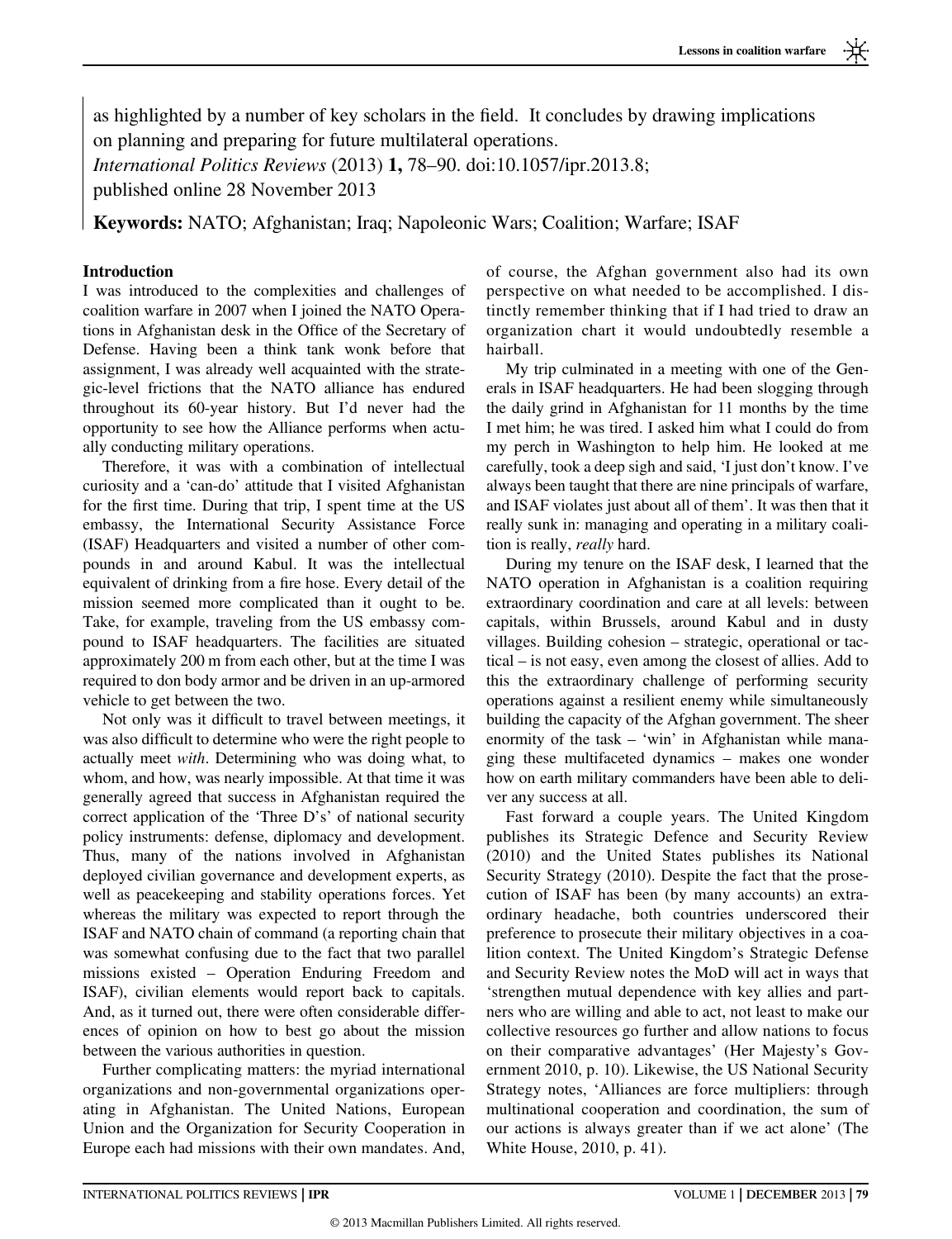Thus, it appears that military coalitions will be a feature of the international security landscape for the foreseeable future. It therefore behooves us to spend some time exploring the unique features of this complicated way of warfare. Although there are certainly a number of important advantages to coalitions – aggregation of forces and international political legitimacy being two important ones – coalitions always come with their own baggage. As we will see through this review, the multilateral prosecution of warfare always adds an often-overlooked layer of complexity that can have a significant, negative impact on operations if not managed carefully. Adapting to and overcoming the enemy is difficult enough; adapting to and overcoming one's coalition partners is exponentially more so. Indeed, as Churchill once quipped, 'there is at least one thing worse than fighting with Allies – and that is fighting without them' (Military-quotes.com, 1874).

Warfare via coalition will never be an easy affair. It will always be frustrating; allies and partners will *always* bring their own sovereign perspective to the fight. That said, we do not have to doom ourselves to endless exercises in frustration. By seriously studying and learning from the dynamics of coalition warfare at strategic and operational (and even in some instances tactical) levels, we can better allow our military men and women to focus their attention on taking the battle to the enemy … instead of each other.

Each of the books surveyed in this article looks at particular aspects of coalition warfare, both past and present. Three are more historically oriented; the other three discuss the particular challenges of the contemporary NATO ISAF coalition. All of them point to theoretical and historical lessons that are important to be learned, lest we be doomed to repeat the same coalition management mistakes.

This review will therefore proceed in a somewhat unorthodox manner. Rather than simply proceeding book by book and drawing out the key themes from each, it will instead draw out principles and lessons in a historically iterative fashion. Put simply, I will use J.P. Riley's 'Napoleon and the World War of 1813: Lessons in Coalition Warfighting' as a historical mirror against which I will reflect on those scholarly works describing more contemporary coalition experiences. It may seem an odd choice: much of Riley's book explores the details and chronologies of the various campaigns in question – with somewhat less rigor applied to the extrapolation of key lessons drawn from the campaign. However, I do so for three reasons.

First, it is helpful for scholars and policy practitioners alike to understand the similarities and differences in coalition warfare between past and present experiences. Much of what we ascribe to the contemporary coalition experience as 'new' is actually the latest expression of centuries-old coalition dynamics. As Riley (2000) writes,

'The grand alliance of 1813 in Central Europe is particularly interesting because it is a prototype of all modern coalitions, with all their troubles. Indeed when one reviews the command relationships, and the fundamental disagreements of its members in terms of political ambition, it is hard to believe that it survived its first encounter with the enemy' (p. 4). Second, the other authors in this survey more closely examine specific aspects of coalition warfare that Riley addresses in broad sweeps: culture, strategic incoherence, unity of command and so on. Thus, it makes sense to use Riley's work as a backdrop against which we can compare other author's interpretations of the contemporary coalition experience.

The third reason for using Riley's work as a mirror pertains to his own experience managing coalitions in wartime. Riley had a distinguished military career that placed him in the heart of organizations that managed contemporary coalition dynamics. He served in Northern Ireland, the former Yugoslavia, Kosovo, Iraq and Afghanistan – many of those postings in command positions – before he retired. And it is clear from his book that he very much explored the coalitions of 1813 with his own hard-won experience at strategic and operational levels in mind. Yet extrapolating from his detailed blow-by-blow analysis of the different campaigns, Riley raises some interesting strategic-level points to ponder about the construction and operation of military coalitions informed by his own practical experience. Indeed, Riley makes assertions that are eerily reminiscent of my conversation in Kabul.

Riley closely scrutinizes one year during the Napoleonic wars (1813) and the three different theaters in which military campaigns took place. By drawing interconnections between the three theaters (Central Europe, the Mediterranean and Canada/the United States), he builds a detailed picture of the interplay of coalition dynamics at operational and strategic levels and how they eventually translated into the defeat of Napoleon during the sixth coalition. Riley (2000) writes, '… however great a bogeyman Napoleon was then, he continues to arouse interest not just because of his military genius, but because in the situation of his opponents, the allies of 1813, can be seen problems which mirror those which continue to be experienced today. In particular, their incomplete success in agreeing war aims, and the effect this had on operational effectiveness, has for example been seen among the members of NATO in Bosnia before the Dayton Agreement of 1995' (p. 436).

#### The Napoleonic Wars

Before proceeding further, however, it is useful to reacquaint ourselves with the Napoleonic wars and their context. It took no less than seven coalitions over 12 years (1803–1815) to finally defeat Napoleon (Rothenberg and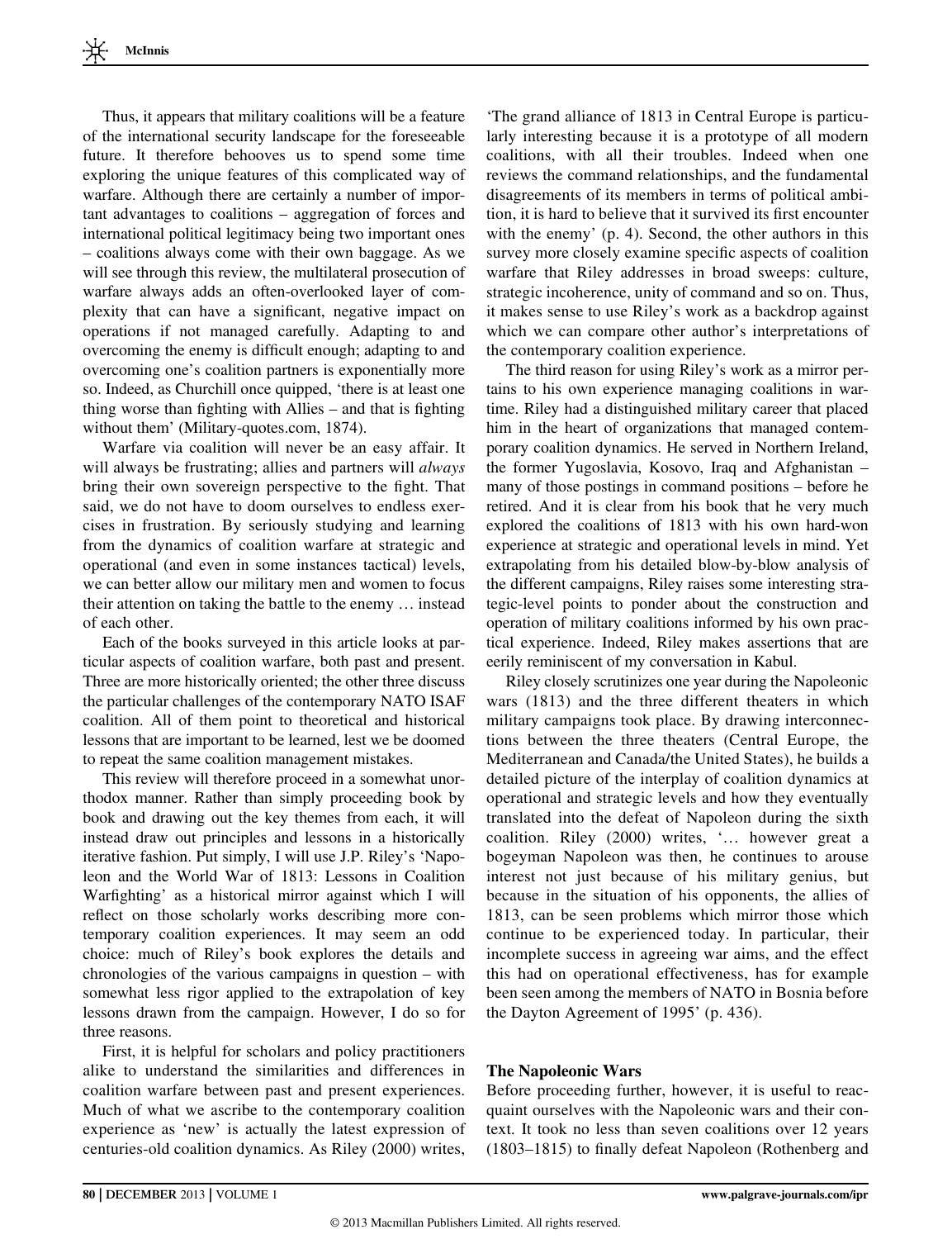Keegan, 2000, p. 16). Historians have attributed his success to a variety of explanations including (but not limited to): Napoleon's own military genius, brilliant leadership, comprehension of the industrial revolution and its implications for the military arts, advances in technology, and conscription. Yet Napoleon also comprehended – and took advantage of – the strategic and operational level disconnects between the allies in the coalitions that opposed him. During the first through the fifth coalitions, conflicting views on the ultimate European post-war end prevented some allies from going 'all in'. For example, differences of opinion existed on whether the ultimate aim of the war was to depose Napoleon or merely constrain him. These differences of opinion were ultimately rooted in diverging notions of what was required to restore the balance of power on the Continent (Riley, 2000). This created cracks between the coalition partners that were relatively easy to exploit. Indeed, Napoleon is quoted as saying, 'If I must make war, I prefer it to be against a coalition' (Holsti et al, 1973, p. 22).

It was only after Napoleon's disastrous debacle in Russia during 1812 that the sixth coalition was able to put its strategic-level differences aside and concentrate on the task of defeating Napoleon, which is where Riley's book begins: the year 1813. And as Riley notes, at the beginning of 1813 it was by no means certain that the Allies would be able to effectively challenge Napoleon. Even though he was bitterly defeated during the Russian campaign in 1812, Napoleon's advantages were considerable in the beginning of 1813. He still commanded significant swathes of territory from which he could draw conscripts to replace those forces lost in Russia. Furthermore, Napoleon's very presence on the battlefield was worth 'two corps' worth of troops. He still loomed large over Europe and his eventual defeat was by no means certain.

#### Coalition Formation

As Riley outlines, both Britain and Russia observed Napoleon's still-considerable might and (once again) determined that defeating him would require the aggregation of a several different nation's military capabilities. And time was of the essence; serious delays would play to Napoleon's advantage, as he needed time to reconstitute his forces. Thus, during the first half of 1813, significant effort was applied toward overcoming continental skepticism (and, in particular, Austrian resistance) toward overthrowing Napoleon. Key to this effort: British financing. Britain allocated upwards of 10 million GBP to the formation and maintenance of the coalition on the continent – an extraordinary sum at the time.

From Riley's discussion, we can draw a couple of key themes from the experience in 1813. First, the powers opposing Napoleon recognized the limitations of their own strength and concluded they must form a coalition with other like-minded powers if they were to have any chance at defeating him. No one nation had the military strength to break Napoleon's forces; they had to aggregate their capabilities. Second, the threat Napoleon posed was both apparent and immediate. And while there was some quibbling among allies during the early portions of 1813 about the post-war end state, these concerns were ultimately subordinated in favor of finally defeating the threat Napoleon posed to continental stability. The practical upshot: the threat was immediate, and the allies had to work together in a coalition if they wanted a prayer at beating Napoleon.

Do those conditions exist today? As with just about anything when it comes to strategic studies, the answer is both yes and no. The United States, for example, does not need to operate through a coalition; it has enough military might to be able to prosecute military missions largely independent of Allies and partners. Thus, if capability aggregation is not a requirement for military success, why bother building a coalition?

This brings us to Sarah Kreps' book, 'Coalitions of Convenience: United States Military Interventions after the Cold War'. Kreps begins her study by asking why contemporary coalitions are formed in the first place. Kreps (2011) starts with the 'straightforward observation that even if a multilateral coalition confers legitimacy and creates opportunities for burden-sharing, pursuing a multilateral response is more time-consuming, less reliable and more limiting than operating alone' (p. 6). Normative arguments put forward in the literature suggest that coalitions are forged in order to enhance the international legitimacy of a mission. By contrast, structural realists argue that powerful states are disinclined to form coalitions – she quotes Max Boot as saying 'power breeds unilateralism' (Kreps, 2011, p. 5). Quite simply, both arguments cannot be true without significant theoretical reworking, which is ultimately Kreps' project.

Kreps argues that there are two primary determinants of whether a state will seek allies and partners in the prosecution of military operations. 'The two main factors are (i) a state's time horizon, which is a function of the directness of the threat, and (ii) the operational commitment, or how resource-intensive the intervention is expected to be' (Kreps, 2011, p. 6). With respect to the first criterion, the less immediate and direct a threat is, the greater the likelihood that nations will pursue a military objective through a coalition. By contrast, nations are more likely to go it alone when faced with a more immediate threat, such as that underscored by the terrorist attacks of September 11th, 2001.

Yet the actual anticipated costs of a given intervention certainly plays a role in national decisions to pursue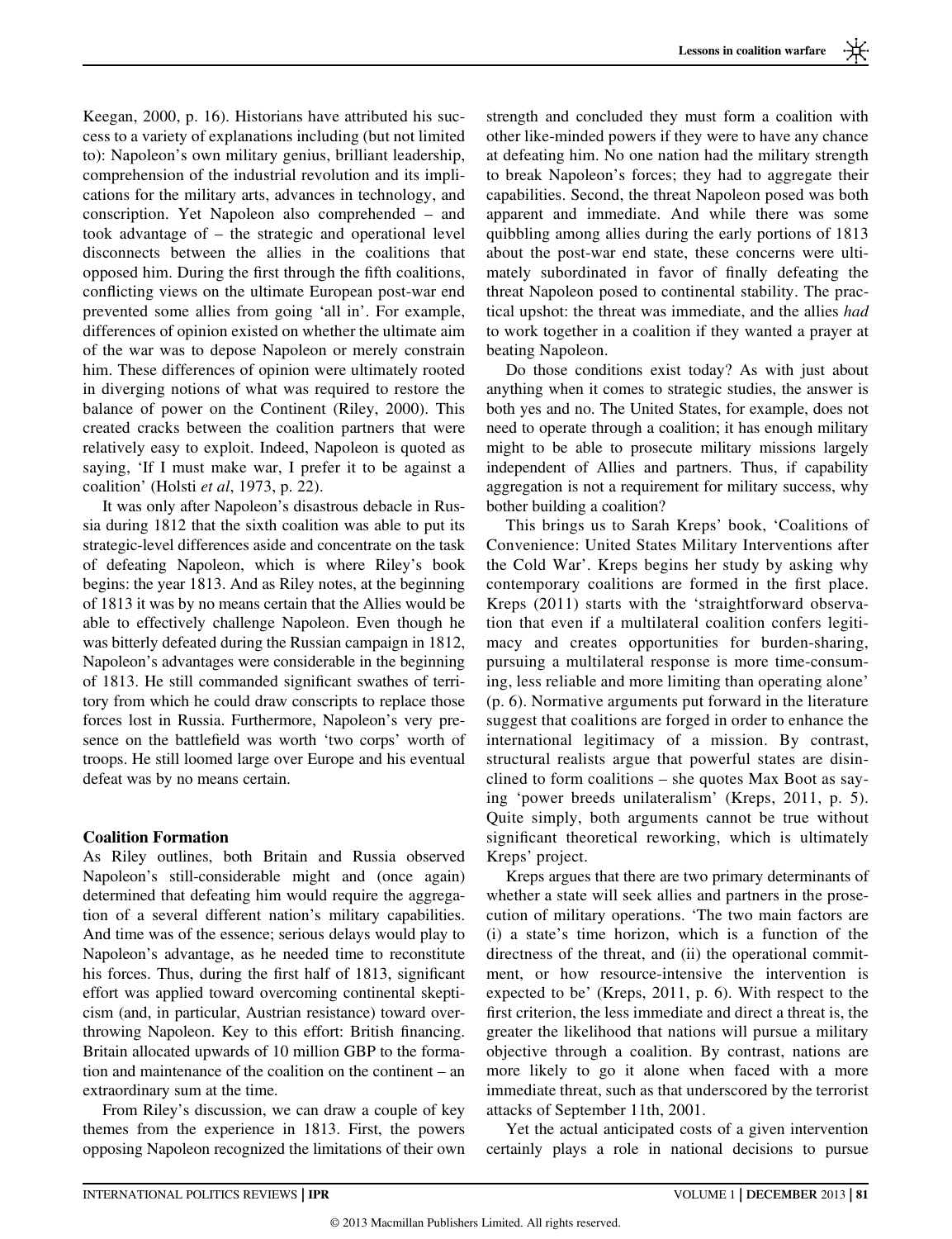objectives through coalitions or go it alone. Much like we saw during the Napoleonic wars, when nations comprehend they do not have the military might to pursue an operation unilaterally, nations will opt to construct coalitions. 'By contrast, conflicts where the lead state is uncontested – in which it thinks it can win quickly or on the cheap – create fewer incentives to assemble a broad multilateral coalition' (Kreps, 2011, p. 8). On top of this theoretical framework, Kreps overlays variables such as international norms on the use of force, domestic politics and regional power influence on multilateralism versus unilateralism decisions, building a rather rich portrait of coalition building decision making.

At the time of writing this article, the United States is currently debating whether or not to intervene in Syria in response to Assad's use of chemical weapons. The Obama administration has articulated very narrow national security objectives – punitive strikes – and ruled out any long-term, boots-on-the-ground operation. The mission could easily be pursued quickly and unilaterally, and there are good arguments for why delays to conducting 'surgical strikes' only serve to embolden the Assad regime. Yet the Obama administration is going to great lengths to build an international coalition to pursue the mission. Thus, the Syria example (at present, at least) appears to challenge Kreps' formulation of whether to act multilaterally or unilaterally.

Even more interestingly, however, is how difficult it has been for the Obama administration to formulate and sustain the international coalition supporting punitive strikes. Britain's Parliament voted to abstain from participating in any military action – and the United Kingdom is America's closest ally. In the post-Cold War security environment, it has been taken as a given that the United States can construct coalitions to manage a given security threat. The Syria experience suggests that this is an assumption that should not be made so lightly in the future. The practical upshot: although the United States may want to operate through coalitions for political reasons, its ability to actually do so in the future is now in question.

Kreps' work begs another question: to what extent are her insights applicable to other states which choose to form and lead coalitions? Kreps admittedly scopes her discussion to focus on US decisions to build coalitions rather than taking a broader view. She therefore only briefly touches on these questions in her concluding sections, mentioning coalitions formed by other states, such as France, the United Kingdom or Australia. But ultimately, one wishes for a little more discussion on the subject. One wonders, for example, to what extent other nations today view time constraints and threat levels as the primary determinants of decisions to operate unilaterally versus multilaterally. With defense austerity measures translating into painful budgetary choices, nations are finding that they simply do not have the choice but to operate through coalitions. Take Mali, for example. While France made the decision to quickly intervene, it immediately asked for support from its Allies and partners (Sanger and Schmitt, 2013, p. A8). The same is largely true of the Libya intervention (Erlanger, 2011, p. 5). Fiscal realities mean that for many, unilateralism versus multilateralism is an increasingly false choice.

Even in the US context, wherein the United States ostensibly has the resources to go it alone, its de facto posture is to operate through coalitions comprising the United Kingdom and Australia at a minimum. Yet the United States often provides the overwhelming bulk of resources for a given mission, meaning that other nation's participation in a coalition is often more a show of political solidarity than a contribution of military capability.

This raises an interesting point. National leaders often go to great pains to stress the number of countries (or flags) supporting an operation while downplaying the actual level of capability contributed. So how can one tell if a particular coalition is truly multilateral? Kreps suggests five criteria: the number of states, the percentage of lead state's troops relative to the coalition, the percentage of lead state's financial resources relative to the coalition, power asymmetries in the coalition and the presence of key regional actors. She then asks the question: Was 'participation highly multilateral along these dimensions outlined … or did few if any states provide broad, materiel sanction?' (Kreps, 2011, p. 16). She further suggests that one should consider whether the lead state obtained authorization from a multilateral organization before conducting the mission. One can envision adding other criteria to the calculation, including whether the operation is taking place utilizing the command arrangements of a multilateral organization (such as NATO or the United Nations). Yet Kreps' criteria certainly provides a useful starting point in understanding whether an operation is a coalition in name only, or whether it is truly multilateral.

#### Culture in Coalition Warfare

Let's assume that policymakers have chosen to construct a genuinely multilateral coalition to address a common challenge. So far, so good. Yet political will is necessary – but not sufficient – to build a truly effective multinational force. Cultural differences among coalition partners are often significant enough to challenge a multilateral force's ability to achieve its military objectives. Questions of cultural frictions in coalitions are not new, although they appear to have received insufficient academic scrutiny thus far.

Back to the Napoleonic Wars and the sixth coalition. Riley obliquely observes the importance of culture in the formation and maintenance of coalitions. In 1813, the overwhelming majority of his forces were not French.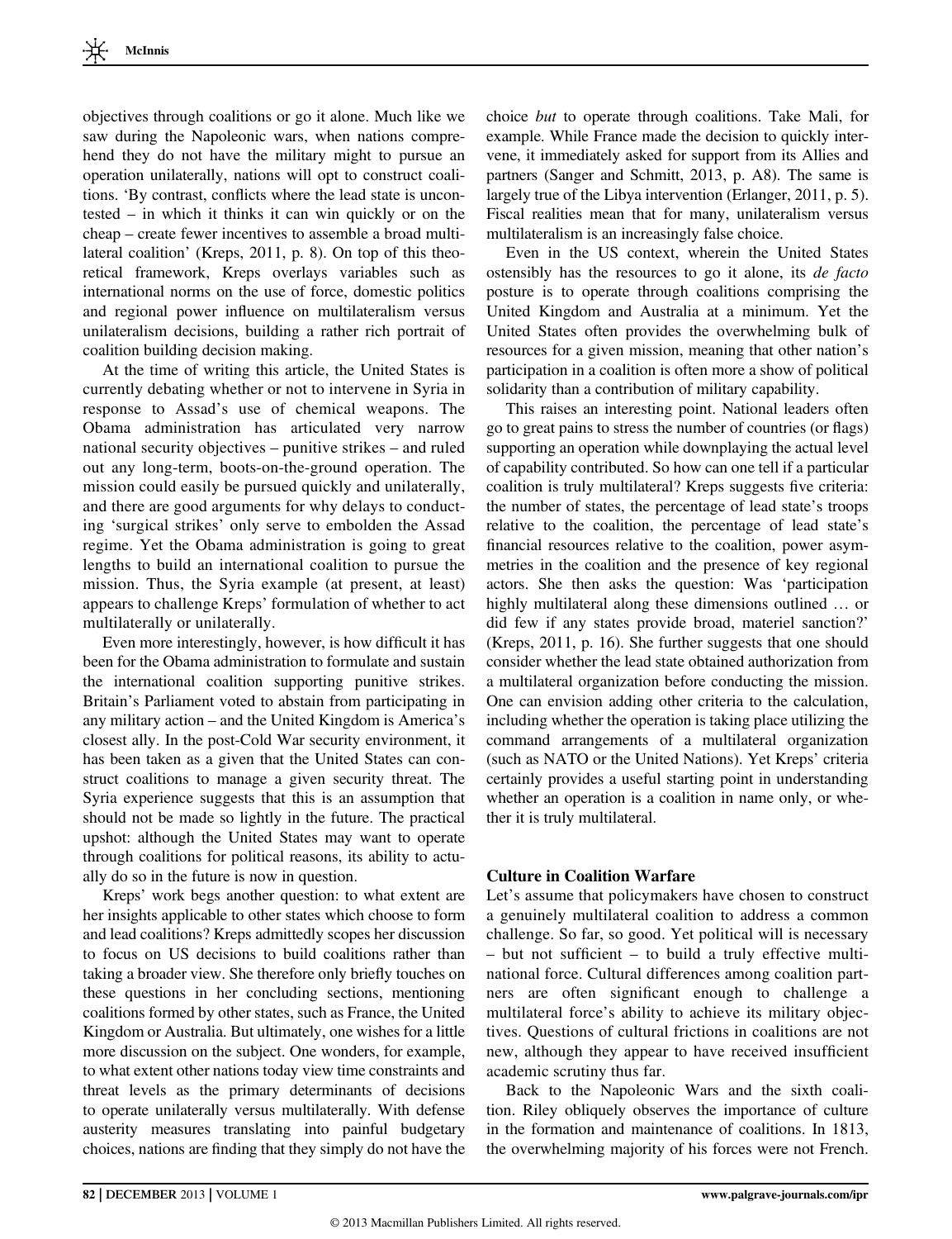This was due to the losses incurred in Russia; the only manner in which Napoleon could reconstitute his forces was through conscription of annexed territories including Italy and Spain. Napoleon did his best to mitigate this dynamic through constructing multinational units led by French officers. Indeed, the only unit that was non-French led was that of the Polish Brigade, whose anti-Imperial instincts were on par with those of their French counterparts.

On the whole, non-French soldiers from annexed territories do not appear to have shared the same esprit de corps and love for Napoleon's leadership of most French conscripts, which did not help Napoleon's cause as his opponents grew in strength. This may be in large part due to the functions that Napoleon assigned his non-French forces. Comparing British-led versus French-led coalitions, Riley (2000) notes, 'Wellington always used his best British troops to cover a withdrawal, but in central Europe, as the campaign of 1813 drew to a close, we find the French client contingents being used, cynically, as rearguards' (p. 29).

On the Allied side, the formation of multinational units led to significant language barriers that complicated operational effectiveness. 'Such [multinational] formations may be highly desirable in terms of solidarity but they an bring some significant practical problems to the field commander. Among these is likely to be language; most of the allies' business in Central Europe seems to have been conducted in the language of the enemy … [f]rench' (Riley, 2000, p. 443).

Were these complications unique to the Napoleonic Wars? Gal Luft in his book 'Beer, Bacon and Bullets: Culture in Coalition Warfare from Gallipoli to Iraq' asks the question whether cultural differences among coalition partners can have a negative impact on military effectiveness when not carefully managed. Through an examination of several twentieth-century coalitions, he convincingly argues that the answer is yes. Culture shapes perceptions, which in turn affect decisions by coalition partners – for better or worse. Maintaining coalition cohesion therefore requires a fair degree of cultural sensitivity toward one's own allies at all levels.

It is in many ways a brave study, as scholars and practitioners alike often bristle against the notion that culture can help determine behavior. Yet just because the subject can be somewhat uncomfortable does not mean that the phenomenon – tension among allies – does not exist. The reason Luft's work is so accessible is that he treats culture (and its manifestations) as just one of the many variables that needs to be managed by military coalition leaders. Differences are a fact of life; failure to appreciate and carefully manage those differences can lead to battlefield failure. And Luft credibly backs up his assertions; through case studies of five coalitions during the twentieth century, he shows the operational impact of successful – and unsuccessful – management of cultural dynamics.

What are the forms that these cultural differences can take? First, and perhaps most obvious, is language. Much as Riley points out with respect to the sixth coalition, the lack of shared language makes the transmission of battle orders across a multinational force a significant challenge. For example, despite the fact that Germany had invested considerable time and effort in bolstering its relationship with the Ottomans (including establishing German language schools in Turkey), the majority of those few Turkish officers who were bilingual spoke French. Another: the Austro-Hungarian army. The respective regiments within that military communicated in at least ten different languages, making it very difficult for officers to communicate orders to their subordinates. In some instances, troops could barely talk to each other (Luft, 2009).

Referencing literature associated with business and multicultural workforce management, Luft also delves into the differences between monochronic versus polychronic cultures. The former is associated with being highly organized and attentive to detail; it 'stresses scheduling, concentration on one thing at a time, and an elaborate code of behavior built around promptness in meeting obligations and appointments. Schedules in this culture are sacred and time commitments are taken very seriously' Luft, 2009, p. 17). Polychronic cultures, by contrast, are less focused on time management and more focused on building relationships and human interaction. This obviously becomes extremely significant in a military context, as precision of timing is often a prerequisite for battlefield success. Once again, Luft's exploration of the German-Ottoman coalition is instructive; both sides became extremely frustrated with the other due to failure to appreciate these fundamentally different approaches to time management.

Another interesting aspect of culture and its impact on the battlefield: religiousity and a nation's appetite for risk. 'Militaries from societies that value martyrdom and selfsacrifice usually enjoy greater freedom of operation than those from societies where individual life is sacred' (Luft, 2009, p. 23). It is, of course, disputable whether religiosity is the cause – or the expression – of this kind of risk tolerance. But differences in risk tolerance can have important operational- and tactical-level impacts on issues such as: prisoner treatment, rules of engagement, attitudes toward civilian casualties, torture and abuse and so on. Luft explores this dynamic in more detail as he examines the coalition between the US and the Chinese Army under Chiang Kai-shek. After detailing some horrific anecdotes pointing toward a callous approach to human life at the time, Luft (2009) goes on to argue that Chinese '[o]fficers had no problem sacrificing their troops as long as they knew hat they would be replaced. Nor were Chinese commanders concerned at all with the welfare of their soldiers'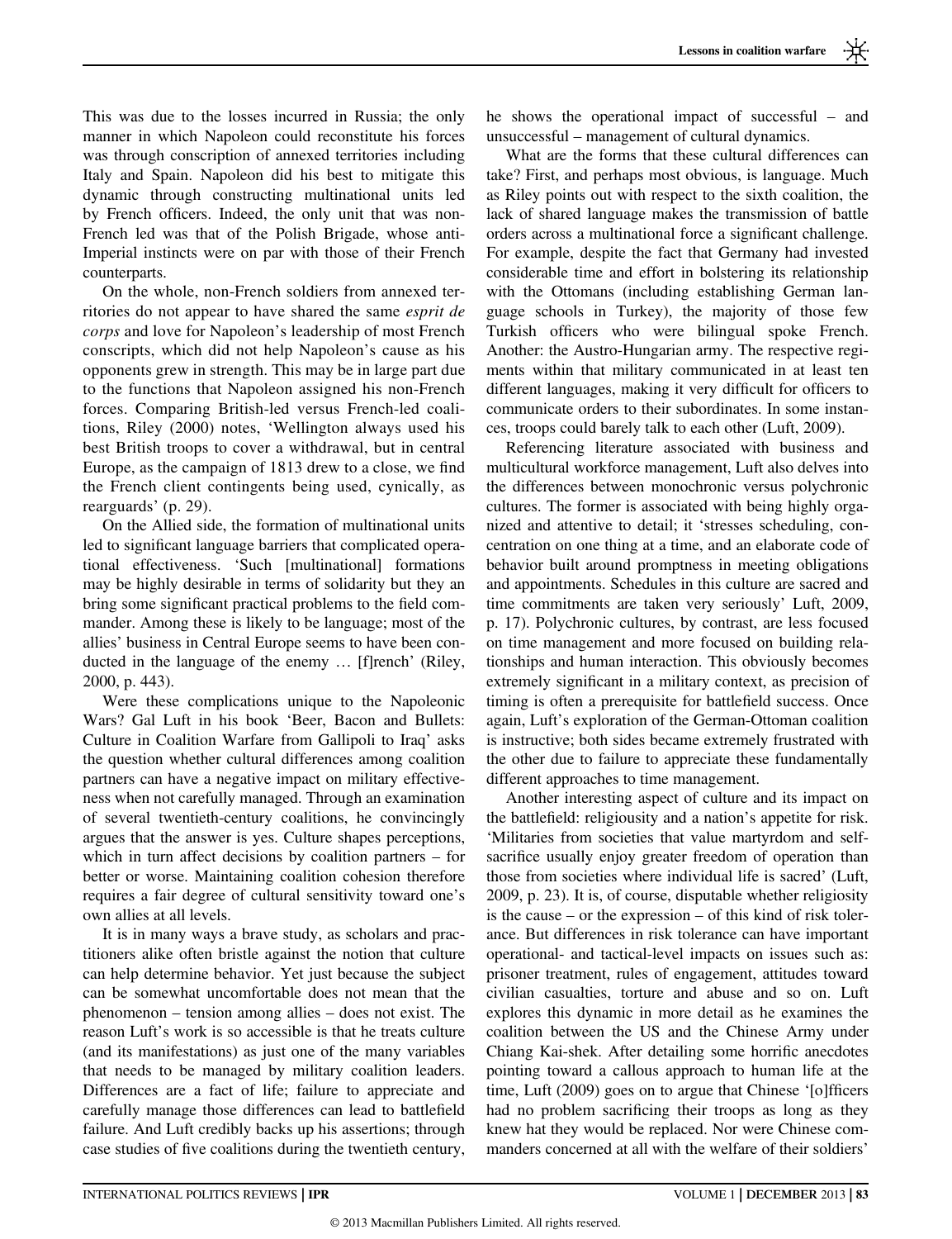(p. 135). Another source of difference that is somewhat related to religiosity: attitudes toward the future. Individuals hailing from cultures that tend to believe in one's own power to shape the future are more likely to engage in careful, detailed planning. By contrast, those cultures (or perhaps, more precisely, military leaders) that believe that fate is predetermined – and therefore so are battle outcomes – will have less incentive to spend considerable effort planning an operation.

But differences do not necessarily equate to frictions. Indeed, there are a number of examples of reasonably effective coalition partnerships – notably the Japanese and British before World War II. Seeking to illuminate the sources – and symptoms – of cultural friction, Luft offers three hypotheses that can help explain the emergence of culture-oriented tensions between coalition partners. First, 'the level of exposure of military organizations to other cultures in the pre-coalition stage determines their ability to minimize cross-cultural tension with other coalition partners' (Luft, 2009, p. xvii). Second, 'the disparity of power between the partners can cause the senior partner to show less cultural sensitivity toward the junior partner' (Luft, 2009, p. xviii), And finally (and, as Luft admits, the most problematic), ' the general attitudes of the home society toward the culture of the coalition partner could percolate into the collective consciousness of military personnel and hence affect their ability to tolerate the cultural differences of their allies' (Luft, 2009, p. xviii). Simply put, it seems that frictions emerge when one or another coalition partner fails to appreciate and respect the other's cultural norms and taboos.

So how has NATO ISAF fared on this count? ISAF has invested significant time and energy into understanding its Afghan counterparts through initiative such as the Human Terrain Teams. Rightly so. And on balance (and despite the snarky comments that are a fact of life in any coalition operation) leaders have done reasonably well when it comes to understanding the cultural differences among coalition partners. This is not without reason. Luckily, the NATO allies have spent the past 60 years working on improving the interoperability of their forces through joint training, exercising and the establishment of multinational commands. However, it must be noted that in the wake of budget cuts associated with the 'peace dividend' at the end of the Cold War, the priority that was once placed on joint and multinational exercises has diminished. Some infrastructure remains, but it can certainly be expanded upon and improved. And indeed, there are promising signs that the NATO allies have every intention of doing so. A recent proposal to rotate US Army Brigade Combat Teams through Europe in order to conduct joint operational-level training is one such initiative, although one wonders if it will survive budget cuts.

Throughout Luft's discussion of culture and its impact on coalition operations, one is reminded of relatively recent initiatives within the US Department of Defense to 'Build Partnership Capacity', or 'BPC'. Faced with global interests and diminishing resources, the concept as currently configured is to train foreign forces in peacetime for three purposes: (i) build military-to-military relationships in order to build trust among individuals from each nation's armed forces; (ii) help ensure that host nation forces are best prepared to manage security threats within their borders; and (iii) improve interoperability to facilitate the easier operation of military coalitions. Luft's book certainly highlights the need to become more culturally savvy – and BPC is one mechanism through which US armed forces can become more so. However, Luft's exploration of the German-Ottoman coalition gives one some pause when compared with contemporary BPC efforts. Essentially, German forces engaged in a program that had many similarities to our own BPC initiatives; they had officer exchanges, invested in infrastructure, and trained Ottoman forces to understand and implement German military planning practices. Yet on the whole, these efforts were not particularly successful. Despite the fact that Ataturk spent time on an exchange in Berlin, he did not feel any particular sympathy or affinity with his German colleagues. Indeed, the Ottomans grew resentful of their patron, and in many instances could not effectively collaborate on the battlefield. Indeed, as Luft (2009) notes, 'in fact, there is no correlation between the length of peacetime cooperation and the quality of the cooperation [among coalition partners]' (p. 240).

It is therefore the quality of cross-cultural interaction that matters, not the quantity. And if that is the case, how should a nation with global interests like the United States prepare its military for working with coalition partners? Among other recommendations, Luft suggests a combination of joint exercises, training and – crucially – selecting general and flag officers with the patience and savvy (and one assumes a high degree of intestinal fortitude) for coalition leadership positions. Indeed, those leaders who have been able to comprehend and patiently work through cultural differences among partners are usually able to successfully prosecute coalition operations. And interestingly, this is a lesson that rings true across history. As Riley (2000) points out, '[a]t the end of the day, the personal qualities of the allied field commander may well be the major factor in determining the success or failure of a coalition force at the operational level' (p. 443).

#### Unity of Command

Which is a nice segue back to the Napoleonic Wars. Given his experience commanding in military coalitions, it is hardly surprising that Riley spends time considering the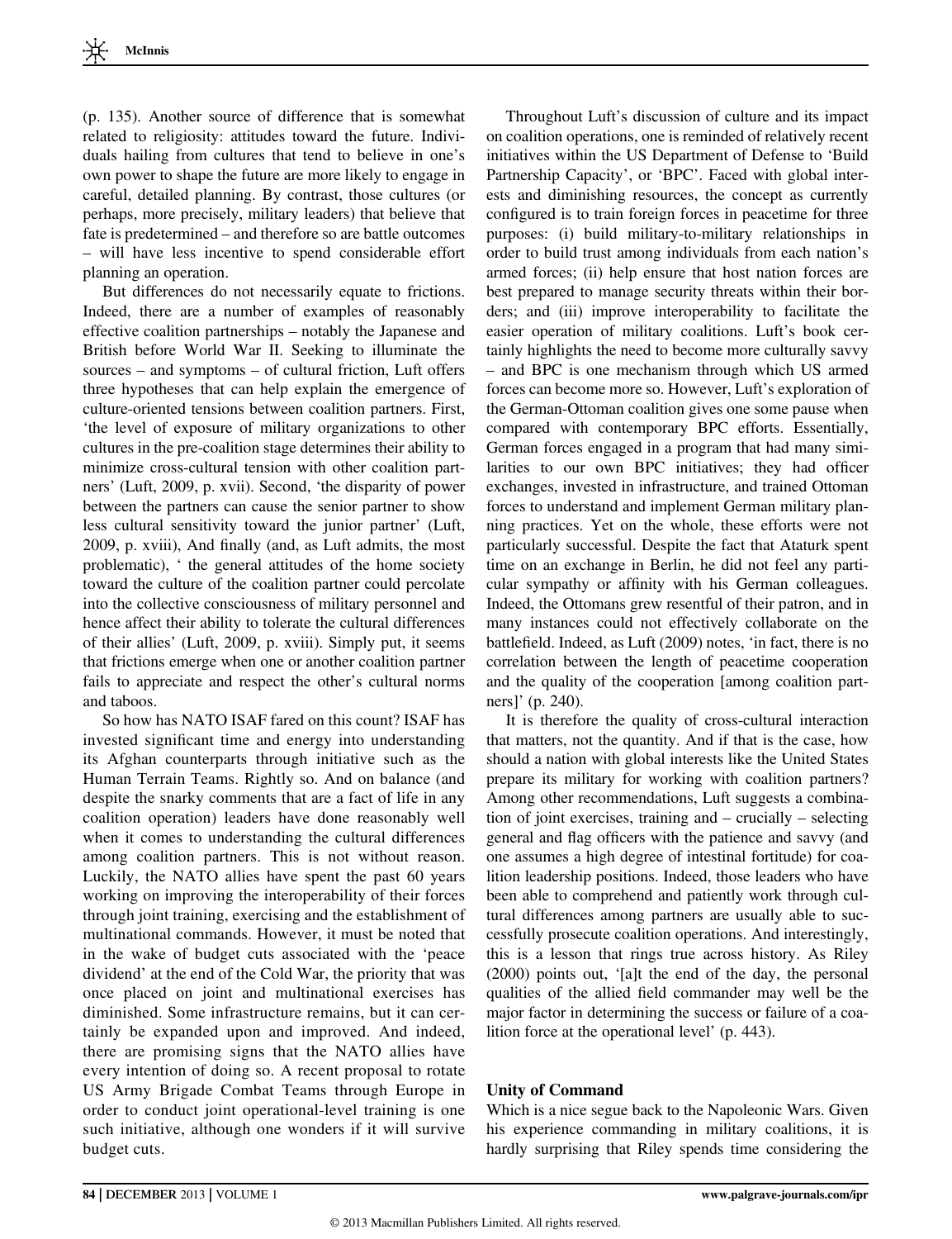political-level interference in the conduct of the Grand Alliance's military operations. And he appears to grudgingly accept that this interference is a fact of life when it comes to coalition operations, for good or ill. 'Operational plans may … be subject to political interference and it seems that Allied field commanders must be prepared to fend this off' (Riley, 2000, p. 442). He goes on to detail the experiences of Wellington (who had to communicate daily with his political masters in London) and Schwartzenberg (who had to grapple with Tsar Alexander's interference that produced both negative and positive outcomes at different stages of the campaign). This interference can become doubly complicated when multinational units are formed and fielded, as conflicting political directives can be ordered to the same fighting unit.

By contrast, Napoleon maintained a coalition in name only; in practice, he had near total authority over coalition troops and unity of his command. Napoleon did not have to contend with differing preferences and perspectives from coalition counterparts; 'there were no war councils', as Riley (2000, p. 23) notes. This unity of command was one of Napoleon's key advantages and certainly contributed to his campaign successes until at least 1813.

Yet Napoleon's experience appears to be the aberration, not the norm, and NATO ISAF is no exception. Rynning's (2012) quote of General David Richards is instructive: 'The problem is that of confusing and highly politicized command and control. The risk, and sometimes the result, is an incoherent and "Balkanized" operation' (p. 117).

All this is somewhat puzzling when one stops to think about it. Go to just about any military staff college around the world and one of the first things that will be impressed upon you is the importance of unity of command; of total command authority on the battlefield. This is important for a whole host of reasons. But probably the most important is this: unless you can order troops to do what you need them to do, when you need them to do it, it becomes rather difficult to win a war. We all recognize that unity of command is critically important. So why is it so hard to achieve in practice?

In their forthcoming book, Steven Saideman and David Auerswald apply principal–agent theory to understanding the unity of command challenge. Their analytic starting point: NATO ISAF comprises forces from a number of different states, each with their own national chains of command. When push comes to shove, which chain of command actually matters more? The formally agreedupon structures associated with the NATO operation? Or the more informal control mechanisms exercised by leaders in national capitals?

Perhaps unfortunately for operational commanders, the authors argue that despite the fact that ISAF has its own formal chain of command through NATO, the informal control mechanisms exercised by leaders in national capitals is often more compelling to military leaders. This is where Auerswald and Saideman's use of principal–agent theory becomes quite interesting. 'In its simplest form, principal-agent theory focuses on the problem of delegated authority and compliance with orders' (Auerswald and Saideman, forthcoming, p. 67). In a NATO context, principals are decision makers in national capitals who can give orders; agents are military forces operating in theater required to execute orders. As any manager can attest, ensuring that a basic principal–agent relationship works smoothly can be quite challenging. When applied to the coalition in Afghanistan, the level of complexity increases almost exponentially. Overall, 49 nations are involved in ISAF at the time of writing, each with their own principal–agent relationship with their own military forces. And as if this was not complicated enough, the use of NATO command structures means that ISAF commanders actually have to report to two authorities – their national capital plus the North Atlantic Council. The existence of two principals (NATO and national capital) is called a 'hybrid' principal–agent relationship and the practical upshot is that military commanders have to report to two authorities. Given the fog and friction of war, it is easy to imagine situations in which commanders receive incongruous – if not incompatible – orders from the two different principals.

So which reporting chain matters more? Despite its more informal nature, Auerswald and Saideman argue that on balance directives from national capitals ultimately matter more than those from NATO. And this is for reasons that, upon reflection, are pretty obvious from a 'management 101' perspective. National capitals are able to select and promote its military leaders; NATO cannot. National capitals are also able to limit the authority and capabilities of its military leaders. 'Significant restrictions on agent behavior, of one form or another, were enacted by virtually every national contingent operating in Afghanistan. Commanders going into the field were usually given a set of instruction from their home government informing them of the limits of their authority; when they could act on their own judgment, when they must say no to multilateral commanders, and when they needed to call home for authorization of specific operations' (Auerswald and Saideman, forthcoming, p. 76).

To ensure that it remains comfortable with its military commander's actions, national capitals often engage in rather intrusive oversight. Crucially, national capitals have control over matters such as 'an agent's tenure in office, promotion, portfolio of responsibilities and budget' (Auerswald and Saideman, forthcoming, p. 77). NATO does not. The upshot is that capitals can powerfully incentivize its military commanders to adhere to its directives in a way that NATO cannot.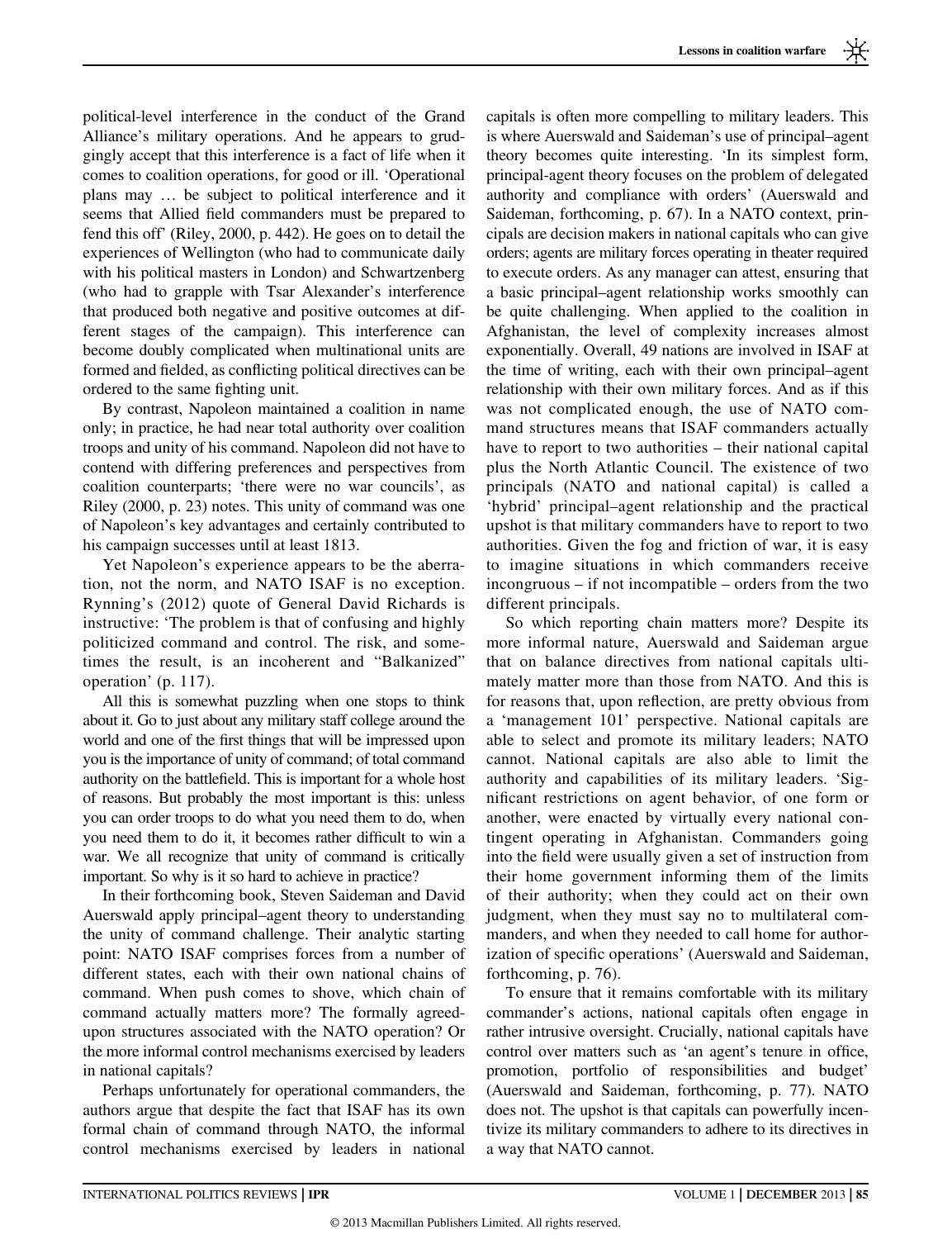In policy circles, these scoping directives are called 'caveats'. When a given nation signs up to perform a particular task or mission, they often articulate a series of restrictions on the employment of forces. And as Auerswald and Saideman point out, caveats can be formal (an explicitly stated set of conditions at the time of pledging forces to a given mission) or informal (restrictions on the use of force that are more privately communicated to leaders of national military elements). The question therefore becomes; Why do some capitals impose explicit caveats on their forces while others utilize more informal mechanisms to assert control? And indeed, why do different nations have different degrees of risk tolerance?

Auerswald and Saideman's conclusions are a nice counterpoint to Luft's discussion of culture and risk aversion. Essentially, they examine the characteristics of 'principals' (in this case, national governments) and how these characteristics might have a bearing on the degree of risk nations are willing to assume in the prosecution of coalition operations. One characteristic they explore pertains to the type of governing institution. Is the government in question comprised of a coalition of different parties? Or does it have a strong central authority? They argue that a government with a high degree of concentration of executive power is more likely to take operational risks than a decentralized system. In other words, a government formed through a multi-party coalition is less likely to take risks; risks can lead to the defection of a crucial coalition partner and bring down a government – which is essentially what happened in the Netherlands in 2009 vis-à-vis its Afghanistan deployment.

Another characteristic they examine pertains to the ideologies of parties that are in power. Building on Brian Rathbun's work on foreign policy preferences of left- and right-leaning political parties, they ask whether the parties in power more concerned with the promotion of values and human welfare (Rathbun, 2004). Or are they more concerned with protecting the national interest? These ideological starting points can, in turn, impact the degree of ambivalence toward the use of force and ultimately whether risks should be taken in combat.

The authors then turn to case studies that are grouped into four categories: presidential systems, single-party parliamentary governments, coalition party governments and non-NATO members and examine the principal– agent relationship in each. Crucially, they explore the kinds of control mechanisms each type of system tends to utilize when contributing forces to a multinational coalition. They write, 'Presidential states are adept at using agent selection, for example, to control their deployed military forces. Coalition governments tend to use restricted delegation (i.e., caveats)' (Auerswald and Saideman, forthcoming, p. 106).

Put simply, Auerswald and Saideman's exploration of national participation in NATO ISAF is both an interesting and extremely useful explanation of the structural challenges associated with coalition cohesion. National sovereignty makes true unity of command as traditionally understood in a coalition context a pipe dream, at best. Military commander will always have to grapple with political-level interference in their operations (which, on balance, is probably not a bad thing, all things considered). As Riley (2000) writes regarding the Grand Coalition opposing Napoleon, '… Schwartzenberg often found that his own orders were being contradicted by other orders from national commanders, and which the system of liaison officers instituted by the British only partially solved since it was designed chiefly to provide information to London' (p. 443).

#### Unity of Effort: The 'Comprehensive Approach'

Thus far, we have examined the military and operational aspects of coalition cohesion and sources of friction. Yet our experience of post-Cold War intervention operations (the Balkans, Africa, Iraq and Afghanistan) largely speaks to an enduring need for combined, integrated civilian– military approaches to post-conflict stabilization and reconstruction. Putting aside for a moment the question of whether the West should have been involved in these campaigns in the first instance, recent experience suggests that success only translates into lasting strategic effects if post-conflict dynamics are well managed.

So how to manage these dynamics? Many argue that is not enough to kill or capture the enemy. According to this line of argument, focusing on the 'kinetic' aspects of a mission often produces the 'whack-a-mole' effect: you hit one, but others keep popping up. Logically, therefore, intervening forces must also work to ensure that local populations are not motivated to join the opposing force (which is essentially what defeat looks like in these contingencies). And right or wrong (about which there is considerable debate), the logic for the past decade can roughly be summed up as follows: improvements in governance and increasing standards of living through economic development will motivate local populations to support the 'legitimate' government rather than join an insurgency or other destabilizing groups. It was these sorts of questions that drove policymakers and operators on both sides of the Atlantic to carefully study and debate the principals and execution of counterinsurgency and stability operations doctrines. The shorthand for the strategy eventually became 'clear, hold and build'.

This essentially means that military force is used in the first instance to 'clear' an area, or remove nasty elements from a local population. Once that is accomplished, 'quick impact' development assistance is used to help restore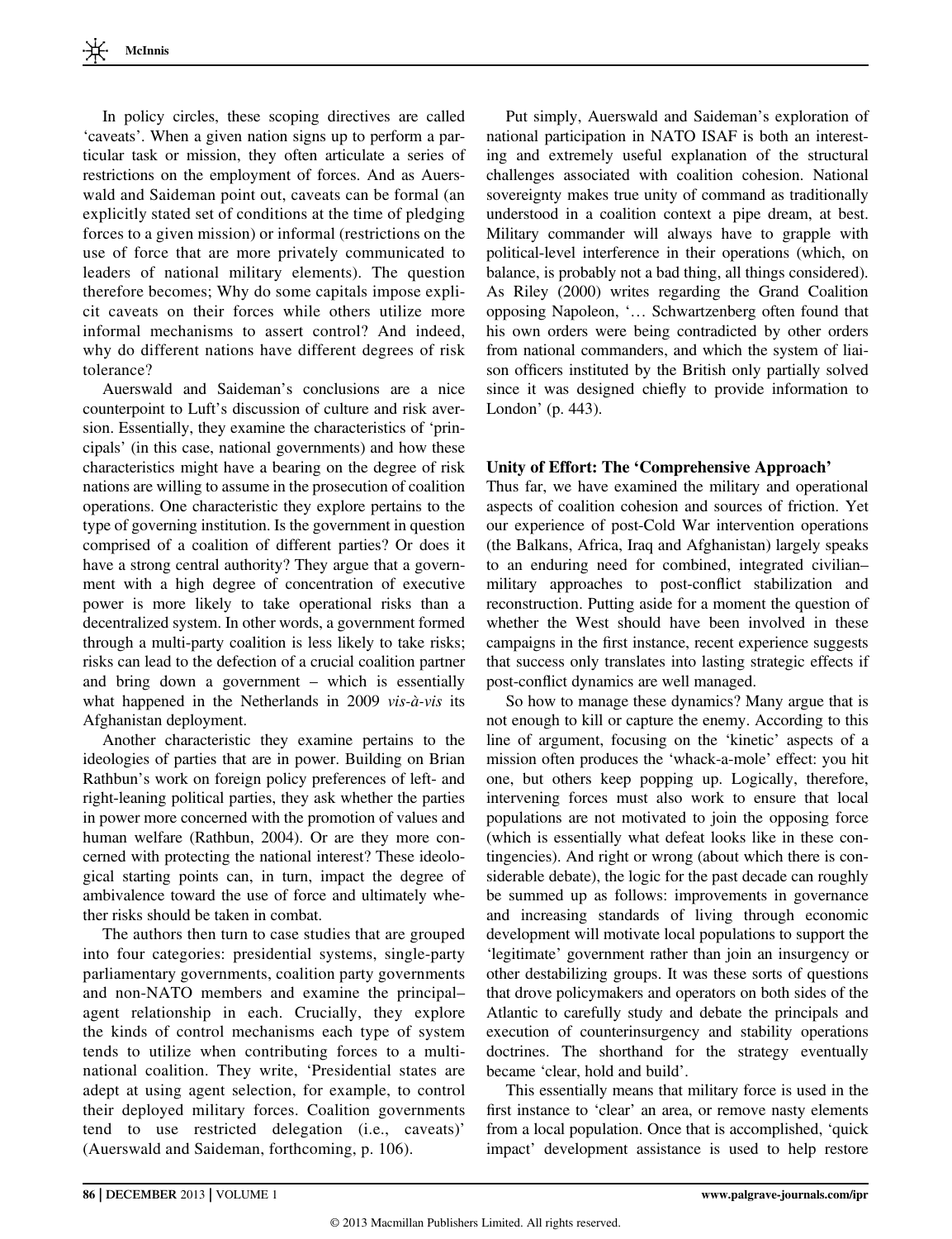order and calm the affected community – the 'hold' phase. Eventually, longer-term assistance (which can be in the form of improvements in agriculture, infrastructure, capacity of local governance) is delivered, which is the 'build' phase. Unfortunately, the West's track record when it comes to clearing, holding and building – particularly with respect to Afghanistan – is somewhat fraught.

Quite apart from questions of whether these activities were properly executed, there are both structural and strategic reasons for the incoherence. Auerswald and Saideman (forthcoming) discuss how difficult it is to get meaningful unity of command when it comes to the military dimensions of coalition operations. However, as Williams (2011) points out, many of the nations participating in NATO ISAF have their own, largely autonomous, civilian operations as well. For example, the United Kingdom, Canada and the Netherlands all deployed civilians from their foreign and development ministries to work alongside (to varying degrees) military forces on the ground in order to 'hold and build' after the military 'cleared' an insurgency-dominated area. But these civilian elements were (and are) not a part of the NATO ISAF chain of command; instead, they report directly to their respective national capitals for direction, guidance and authority for their activities. Civilians were obliged, but not forced, to coordinate their activities with their military counterparts in ISAF. For better or worse, working relationships and interpersonal skills between civilian and military colleagues became critically important to the overall success in the campaign.

Structurally speaking, therefore, many nations' presence in Afghanistan resembled a hybrid principal–agent relationship on steroids. Each nation's military forces received instruction from their national capital (via their respective ministry of defense) as well as from the NATO chain of command. And each nation's civilian personnel reported directly to their own capital via the ministries (foreign, development or, in some instances, stabilization) they hailed from. Many nations' missions in Afghanistan had multiple principals and multiple agents: a muddle indeed.

This dilemma was quickly recognized. Under Operation Enduring Freedom, the United States established 'Provincial Reconstruction Teams' or 'PRTs'. In the US construct, PRTs were commanded by a military officer and augmented by one or two persons from the US State Department or United States Agency for International Development (or both). The civilian augmentees provided advice to the military commanders, and had the ability to allocate monies for post-conflict reconstruction projects such as building schools or digging wells. As Operation Enduring Freedom shrank and ISAF expanded, other nations adopted their own version of the PRT construct. By contrast, the United Kingdom's PRT, situated in Lashkar Gah, was civilian-led and largely staffed by civilians. The co-location of civilian and military personnel certainly helped facilitate the execution of 'clear, hold, build' strategies. But the principal–agent dilemma was (and still is) present; differences of perspective between representatives from different governmental agencies often led to significant, frustrating disagreements on PRT priorities and tasks (see McNerney, 2005). As Williams (2011) writes, 'If there was progress on the ground, it was only due to personalities' (p. 97).

Thus, despite a number of very good attempts to bring coherence to the civilian and military aspects of the mission in Afghanistan, structural impediments remained. This begs the question: Why not just change the command structures? Why not require civilians to report to – rather than coordinate with – their military colleagues and through the ISAF chain of command? This brings us to the strategic reasons for the incoherence between civilian and military efforts. Put simply, NATO is a military organization, responsible for military tasks. And many NATO ISAF contributing states have been (and still are) deeply skeptical about military forces assuming civilian (governance and development) tasks. Rynning (2012) writes, 'NATO allies knew that things in Afghanistan could not easily be fitted into separate categories (security, development and governance) and that someone had to look across the board and lead, but they were not willing to establish a NATO lead' (p. 167). So if NATO should not be doing 'civilian' tasks, who should? As Rynning (2012) points out, particularly during 2007–2008, many argued that the United Nations ought to take the lead in coordinating the 'civilian' aspects of the mission alongside ISAF (p. 153).

The eventual solution to this problem was an attempt to create a strategic-level version of the PRT. Doing so would create an interface between the civilian and military aspects of the mission, but personalities still mattered. This led to the appointment of Kai Eide as the United Nations Senior Representative of the Secretary General (SRSG). The hope was that Eide would be able to organize the civilian efforts in Afghanistan under the auspices of the United Nations and then coordinate those activities with NATO ISAF. It did not work terribly well. As Rynning points out, shortly after Eide assumed the role of SRSG he had a choice to align himself more closely with ISAF or the Afghan Government. He chose the latter, and de-prioritized building unity of effort between ISAF and the United Nations (Rynning, 2012). Eide's relationship with the Commander of ISAF, General McKiernan, quickly became fractious; Eide eventually became irrelevant.

The SRSG experiment rested on a number of assumptions, some of which proved to be dubious, at best. First, that the United Nations was willing to take the lead on the civilian aspects of the mission. This is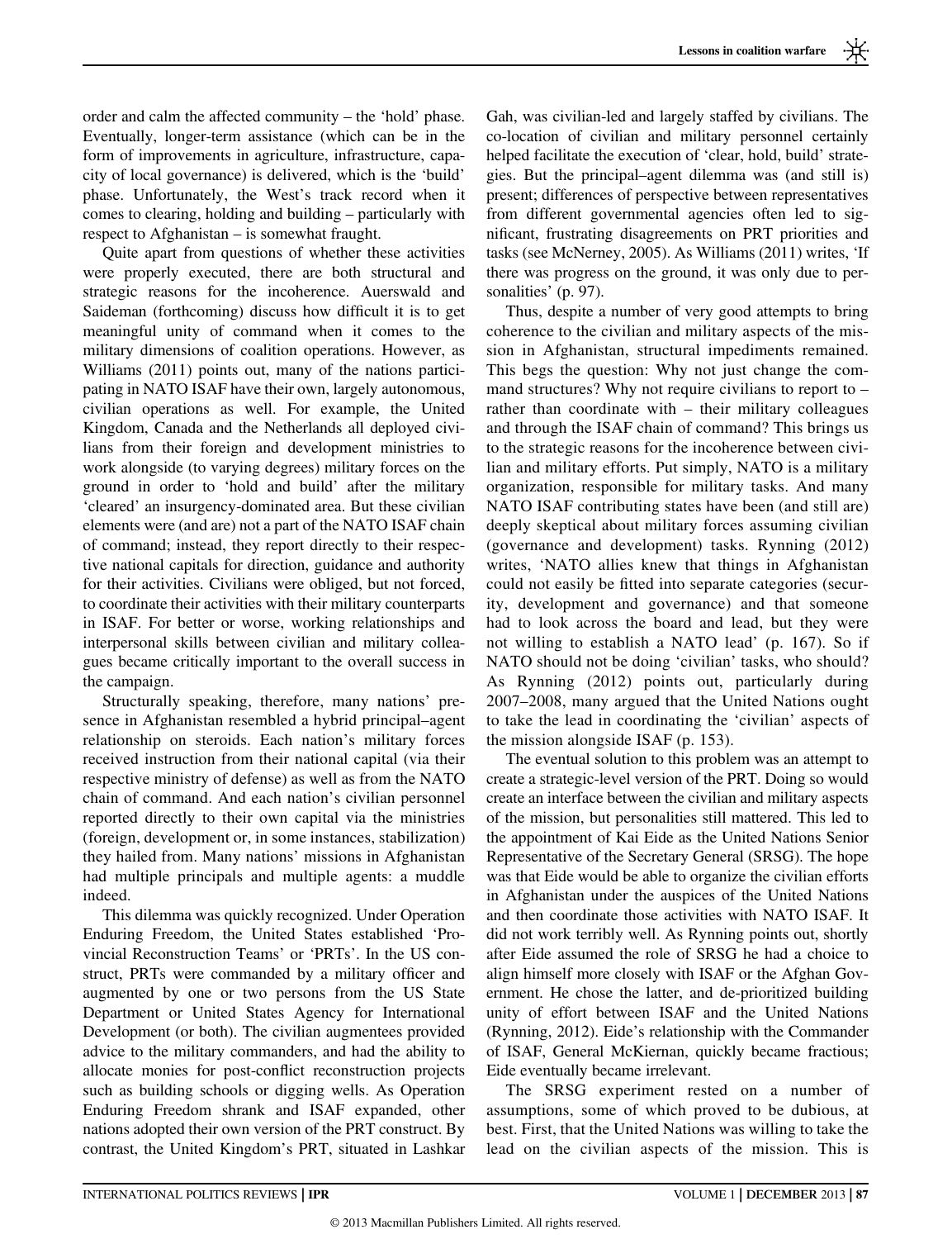somewhat questionable, given that Afghanistan was not on the list of the United Nations' 'top ten' priorities at the time. Second, that the United Nations was capable of taking the lead. While the United Nations had a number of offices around the country, it was chronically understaffed; more meaningfully extending its presence around the country – and coordinating activities in Kabul – required significantly more manpower than it actually had. And third, that the United Nations was willing to coordinate its activities closely with ISAF. Both Rynning and Williams argue in their respective texts that this last assumption was perhaps the most dubious of all. As Williams (2011) writes:

As NATO became more willing to broaden its approach … it became ever more apparent that it had no real ally on the ground …. The UN needed to work with NATO, but at the same time there were several voices in the organization that kept saying that the UN could not get close to NATO since the UN was a civilian organization and NATO was a military one. (p. 97)

Indeed, Williams (2011) continues: 'As the situation in Afghanistan currently demonstrates, international organizations with what would seem to be shared values are currently "interblocking" rather than "interlocking" ' (p. 88). Despite the fact that many of the major Western powers argued strenuously for the creation of the SRSG in order to improve civilian–military unity of effort, the concept failed to live up to its promise for both structural and strategic reasons. And the end result was that NATO ISAF has been given all the responsibility and accountability for success in Afghanistan without any of the commensurate resources and authorities. As he discusses the SRSG episode, Rynning (2012) instructively quotes NATO Secretary General De Hoop Scheffer, 'the problem with the comprehensive approach was and is that NATO cannot steer the process. The leadership should be clearly in the hands of the U.N.: NATO does not have the steering wheel in its hands' (p. 153). These are cautionary words indeed when contemplating civilian–military operations in coalition interventions.

#### Unity of Purpose

If nothing else, the Afghanistan experience tells us how hard it is to achieve *de facto* (as opposed to *de jure*) unity of command among militaries in a multinational coalition. Compounding the problem: the need for civilian– military synchronization to achieve campaign objectives, as this kind of unity of effort is even, is even more difficult to achieve. This begs the question: Has this been due to the structural and strategic reasons already discussed? Or is this incoherence in military and civilian spheres indicative of deeper issues confronting the coalition partners?

To begin exploring that question, we must return to the Napoleonic Wars. Recall that as it was being assembled, it appeared that the sixth coalition might be doomed to fail, much like its predecessors. Despite the defeat in Russia, on balance the odds were still stacked in Napoleon's favor at the outset of 1813. What changed? Riley argues that one of the key factors leading to Napoleon's defeat: the Allies during the sixth coalition were able to achieve enough *unity* of purpose to allow the coalition to properly function. True, there were some disagreements on what the post-war future would look like, but as 1813 progressed, the purpose eventually became clear: defeat Napoleon at all costs and restore the Bourbon Monarchy.

The nations of the sixth coalition were therefore willing to subordinate their own various national objectives in favor of coalition cohesion because 'the need for unity outweigh[ed] all considerations of individual gain' (Henry Kissinger, as quoted in Riley, 2000, p. 437). The coalitions before 1813 lacked this overriding strategic purpose, and were therefore quite susceptible to the centrifugal forces that plague coalitions. This is why both the Allies and Napoleon recognized that 'when facing a coalition, several centres of gravity can be reduced to one by striking at the principal coalition partner. By this mean, the vital concept of allied unity – which in a coalition may actually be the centre of gravity than any physical aspect – may be shattered' (Riley, 2000, p. 445).

Napoleon knew this, and knew that the British constituted the center of gravity in the sixth coalition. He therefore spent considerable time attempting to compromise British influence on the continent. And having defeated five coalitions before 1813, Napoleon 'never appreciated that the unifying purpose behind the 6th coalition was stronger than the forces which divided its members and far stronger than that holding his empire together' (Riley, 2000, p. 446). The experience of the sixth coalition begs the question: Is the real key to coalition cohesion actually at the strategic level, wherein all nations agree to use their military forces in pursuit of a commonly shared and overriding purpose?

Which brings us full circle, back to the question of coalition formation in the first instance. Kreps tells us that the time horizons associated with a given threat, combined with the expected cost of an intervention, helps determine whether the United States, at least, will try to construct a coalition to address a threat. If a threat is imminent and overwhelming, the United States will be tempted to go it alone. But if the threat is less than imminent for a coalition leader, how much less imminent is that threat to other coalition partners? And what is the operational impact of these differences in threat perception? The specter Napoleon posed to the stability of Europe was the mortar that held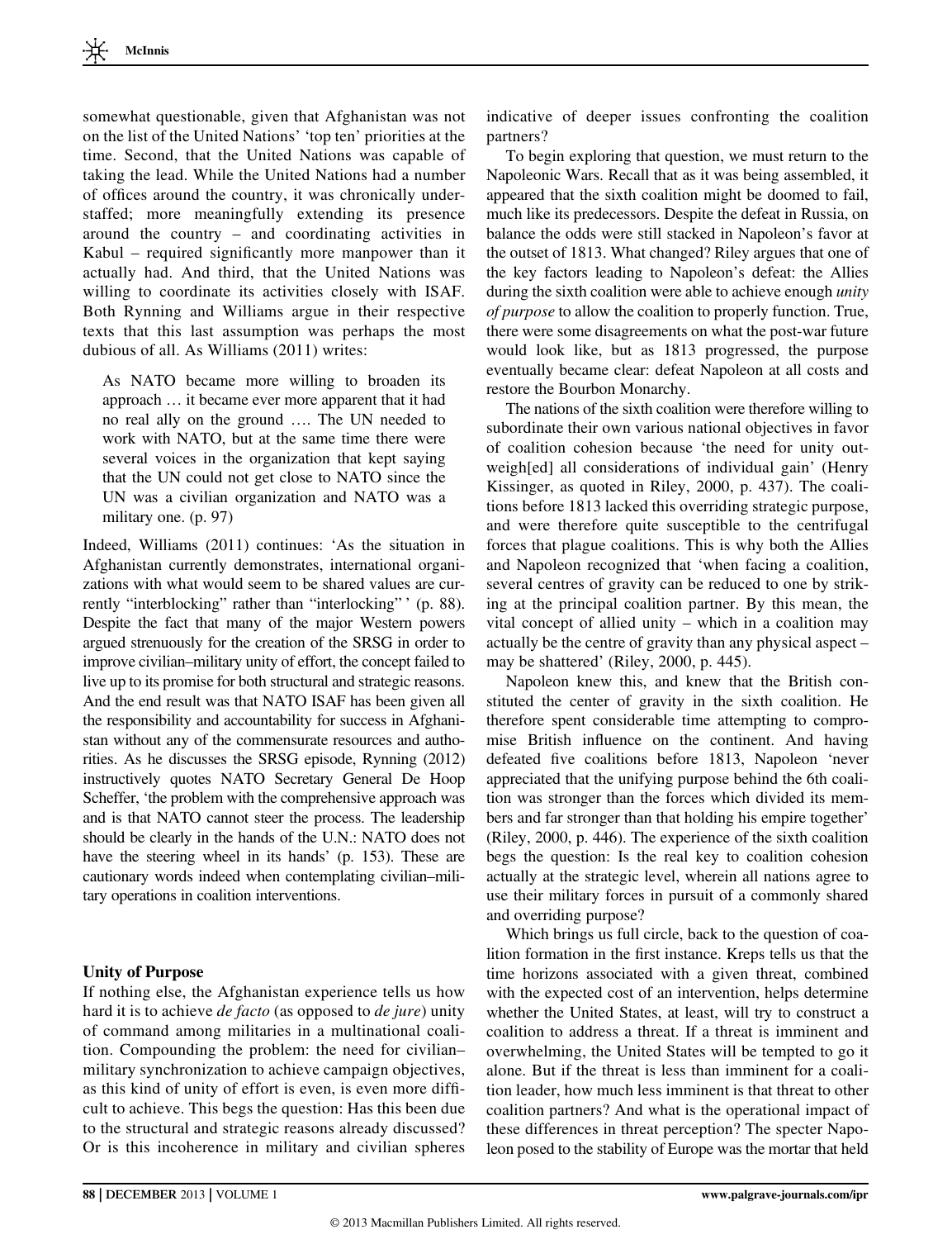the bricks of the sixth coalition together; in World War II, Hitler's Germany ultimately performed a similar function, forcing the Allies to work together. But post-Cold War coalitions are largely formed to address threats that are not necessarily existential in nature. Even in Iraq in 2003 – wherein the international community was concerned about the possibility of a terrorist attack involving a nuclear weapon – the threat posed by Saddam was not actually existential (and indeed, many allies were deeply skeptical about that worst-case scenario) (Gordon and Shapiro, 2004). And while the events of September 11th, 2001 were both shocking and tragic, the very survival of the United States and its allies was not actually in question at the time. So the question becomes: Is it possible to have unity of purpose in a military coalition – and therefore true unity of effort – in the absence of overwhelming threats?

For the most part, the authors surveyed in this review suggest that in the absence of an overwhelming threat, as the difficulty and risk associated with a given mission increases, coalition cohesion decreases. Without an overwhelming and compelling reason to subordinate nationallevel interests in support of collective objectives in the face of significant risk, it is only a matter of time before fractures among coalition partners emerge. In other words, there is a limit to how much risk nations will take in support of objectives that are indirectly related to the national interest, which makes the need for strategic-level consensus on the purpose, goals and endstates of coalition operations even more important.

And therein lies the rub. Building consensus requires compromise. And compromise can lead to policies that constrain operational-level effectiveness. Bensahel (1999), a scholar on military coalitions and interoperability, calls this phenomenon the 'coalition paradox'. And as much as some might wish to blame this dynamic on the peculiarities of NATO politics, it is worth noting Bensahel's argument: if the 1991 Persian Gulf War had not been so swiftly concluded, the coalition might have fallen apart precisely because of the push-and-pull between strategic and operational levels.

Was NATO ISAF subject to this coalition paradox? Directly and indirectly, it seems that our authors believe it was. Auerswald and Saideman convincingly describe the lengths to which national capitals went in order to exert control over their military's operations. Extending their argument just a little, this implies a level of discomfort with stated NATO objectives and the respective ISAF commander's plans to accomplish them. The end result was the creation of both formal and informal caveats that reflected (and still reflect) the degree of national comfort or discomfort with the mission.

Rynning traces the evolution of the ISAF mission from 2001, and illustrates that the coalition paradox grew worse over time. The goals for ISAF agreed in Bonn in 2001 ultimately proved to be untenable, and NATO found itself unable to extract itself from the Bonn vision. 'It is thus poor strategy to erect a Bonn/Karzai regime, consecrate it with a national development strategy, and then pretend that a dogged war can be made to fit into this ambition' (Rynning, 2012, p. 209). He goes on to argue that NATO ought to have paid more attention to the political basis for the war. This is especially true given the long duration of the campaign in Afghanistan. Dynamics on the ground shifted radically – from a peacekeeping mission in 2002– 2004 to a full-blown counterinsurgency by 2009 – and the Alliance was unable to effectively adapt at the strategic level. Even those efforts to build strategic-level consensus among NATO ISAF nations (such as the Comprehensive Strategic Political Military Plan of 2008) rested on faulty assumptions that were enshrined in the Bonn Agreement. Rynning is ultimately arguing that the purpose of the war needed to be much more carefully constructed and subsequently revisited by the political leadership of NATO ISAF; doing so requires more than simply endorsing different revisions of military plans.

On this question, Williams leaves us wondering whether, absent meaningful unity of purpose, campaign coherence is a problem that can ever be solved. Throughout his book, he demonstrates the considerable differences of perspective on philosophical, strategic and operational matters between actors on the ground in Afghanistan. Europe and America have different perspectives on the use and utility of force that have important warfighting implications – especially when these perspectives do not neatly align when planning and conducting operations. Williams is making an important point: these differences make the fog of war even murkier in a civilian–military coalition operation like Afghanistan. His solution: embrace the fog through better networking. Unfortunately, while the US military is interested (at least, in my experience) in building those networks and connections, it is questionable whether other on-theground actors want to be associated with the US military.

#### Conclusion

With all the above in mind, it is no wonder that ISAF 'violated all nine principles of warfare' as my interlocutor described all those years ago. Coalition warfare is extremely hard, and requires careful coordination at all levels. And it appears that these dynamics have been present through several centuries of coalition warfare – it was only agreement that the threat posed by Napoleon was overwhelming that eventually led the sixth coalition to stick together. But past is prologue, not prediction. Looking forward, if we are to continue demanding our military forces work through coalitions, coordination is a necessary but insufficient solution.

Some things are unlikely to change. Sovereign states contribute forces to a coalition; each state, in turn, has its own appetite for risk. It is therefore highly unlikely that